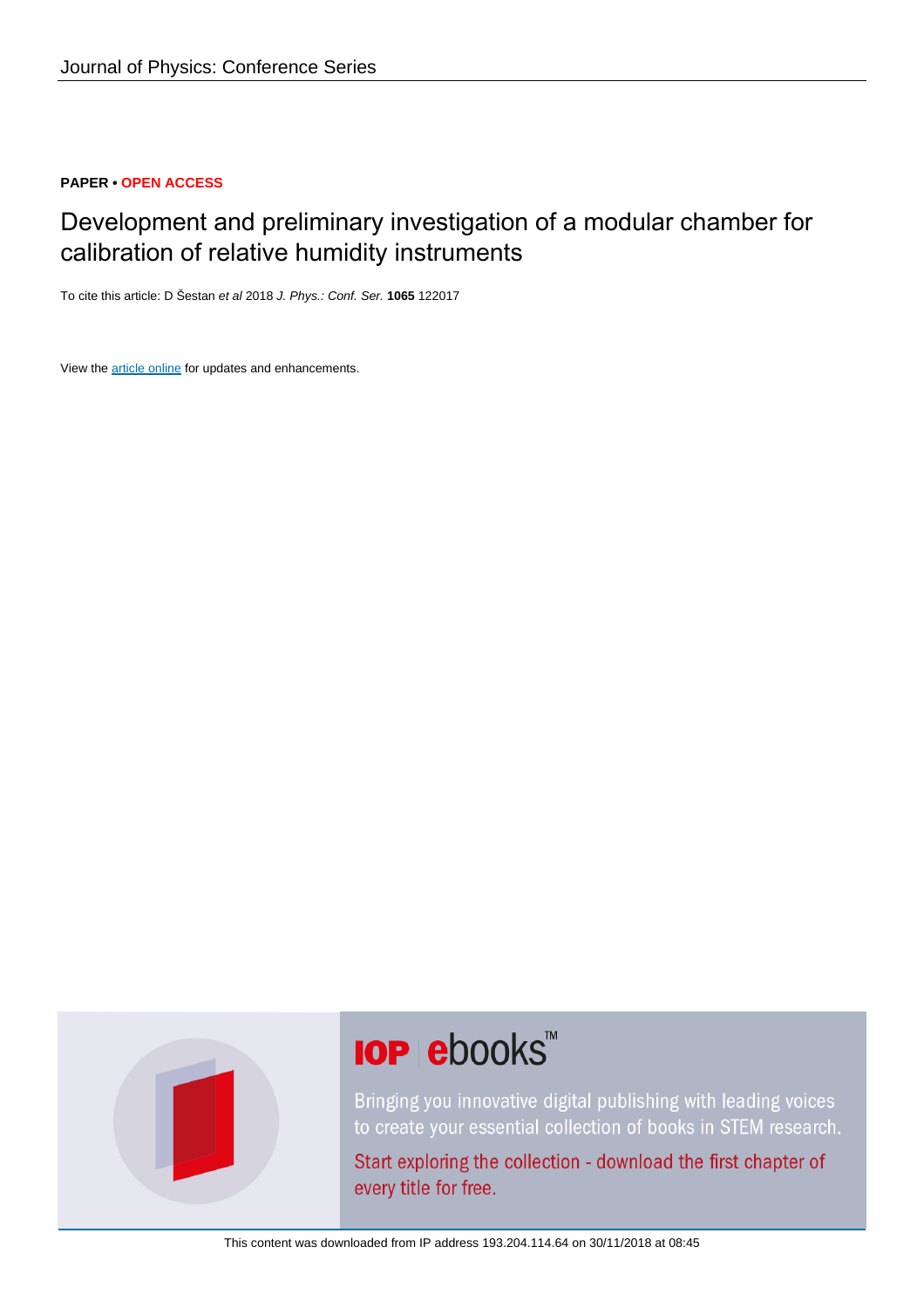### Development and preliminary investigation of a modular chamber for calibration of relative humidity instruments

D Šestan $^{1,2}$ , D Smorgon $^3$ , P Rothmund $^{3,4}$ , L Iacomini $^3$ , K Šariri $^{1,2}$ , V Fernicola $^3$ , D Zvizdić<sup>1,2</sup>, N Hodžić<sup>5</sup>

<sup>1</sup>Faculty of Mechanical Engineering and Naval Architecture, Ivana Lučića 5, Zagreb, Croatia

2 Croatian Metrology Institute, Ul. grada Vukovara 78, Zagreb, Croatia

<sup>3</sup>Istituto Nazionale di Ricerca Metrologica, Strada delle Cacce 91, Torino, Italy

4 Justervesenet, Fetveien 99, Kjeller, Norway

5 Institut za mjeriteljstvo Bosne i Hercegovine, Augusta Brauna br. 2, Sarajevo, Bosna i Hercegovina

Abstract. In the scope of the project HUMEA – Expansion of European research capabilities in humidity measurement within the EURAMET EMPIR program, the modular chamber for calibration of relative humidity instruments was designed, manufactured and characterized. The modular chamber consists of arbitrary numbers of aluminum blocks each of which provides accommodation for the one relative humidity probe and also has the fittings for pressure and temperature probes as well as ports for gas sampling and/or supplying. The gas can be supplied from the dew/frost point generator or the larger climatic chamber. In the latter case, the airflow through the chamber can be enhanced by using an additional fan. The preliminary study was carried out to investigate the improvement in temperature uniformity using a new chamber in combination with two climatic chambers. The investigation results show significant improvement in temperature uniformity thus lowering the uncertainties of the calibration of relative humidity instruments.

#### 1. Introduction

The measurement of relative humidity is complex and vitally important for many industrial, healthcare and meteorological applications. Therefore, the establishment of traceable humidity measurements while simultaneously assuring traceability and providing dissemination is an important activity of every national measurement institute (NMI). Ten European NMIs collaborate in the project HUMEA – Expansion of European research capabilities in humidity measurement financed in the scope of EURAMET EMPIR programme which kicked – off in 2016.

One of the project's objectives is to improve the calibration of relative humidity instruments by implementing the calibration chambers with a small working volume into the existing calibration setups. Reduction of the chamber working volume results in lower relative humidity gradients and shorter stabilization period, as already shown in similar systems [1-4]. Therefore, a new chamber concept was developed, comprising of modular blocks that can each accommodate one relative humidity probe (RHP). The number of blocks used as well as the carrier gas source can be adapted to the particular user needs. The gas can be supplied from the climatic chamber of larger working volume or the dew/frost point generator (DPG). In both cases, the modular chamber is placed inside the

Content from this work may be used under the terms of the[Creative Commons Attribution 3.0 licence.](http://creativecommons.org/licenses/by/3.0) Any further distribution of this work must maintain attribution to the author(s) and the title of the work, journal citation and DOI. Published under licence by IOP Publishing Ltd 1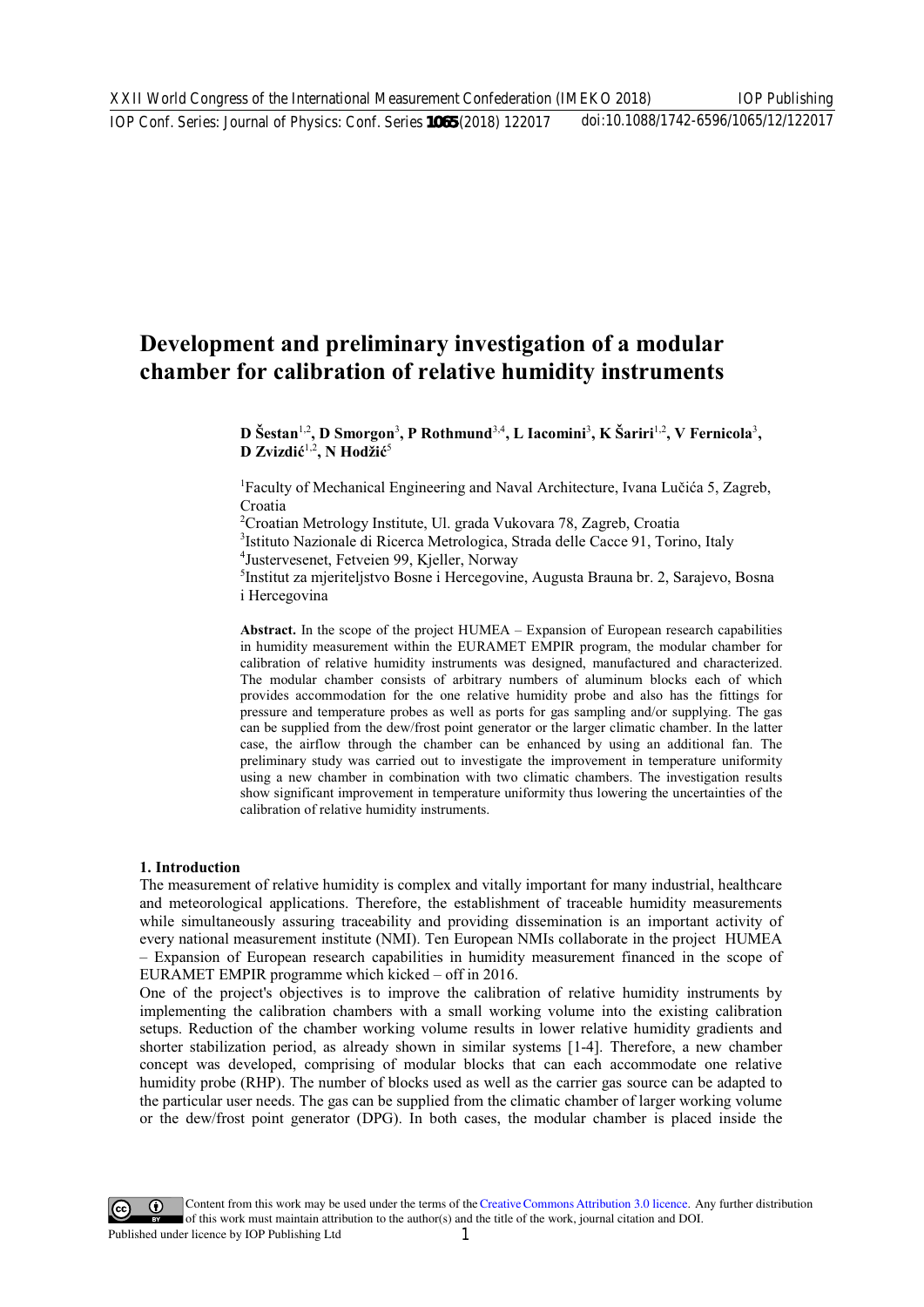climatic chamber, which enables control of its temperature. If the modular chamber is supplied with the air from the climatic chamber, the airflow through it is achieved by a fan mounted at its exit. If required, the airflow can be controlled by fan rotation speed, using appropriate electronics. The higher airflow leads to lower temperature and humidity gradients due to more intensive air mixing inside the chamber. However, the negative side-effect lies in increased heat dissipation at the fan motor that should be then compensated by the climatic chamber. The small working volume of the modular chamber leads to a reduction in time required for the conditions inside the chamber working volume to stabilize after a change of temperature/dew-point temperature to a new value.

#### 2. Chamber design

Figure 1 shows the modular chamber design consisting of three chamber blocks, two straight and one elbow with the 90° angle. By combining those two types of blocks, the user can assemble the modular chamber to accommodate the desired number of RHPs simultaneously. The chamber blocks are cube shaped with edges length of 80 mm. The air path cross-section is cylindrical with a diameter of 40 mm. The probes are positioned inside the chamber working volume using cylindrical adapters with an outer diameter of 60 mm. It can be seen that the chamber blocks accommodate only a portion of RHPs around the humidity sensor, allowing this way the reduction in the chamber working volume. Together with a bore for holding the RHPs, the adapters have four smaller bores with threads appropriate for mounting different fittings. Those fittings can be used for introducing additional instruments to the chamber working volume, for example, thermometers or pressure sensors, as well as for sampling or supplying the gas to the chamber. The block/adapter dimensions are appropriate for accommodating the cylindrical probes with a maximal diameter of 30 mm while larger probes would require larger chamber blocks and adapters. The bore for positioning of RHPs is drilled eccentrically to the adapter symmetry line. In this way, the RHPs can be positioned "left" and "right" from the central air streamline to avoid them being one behind the other in the airstream, by simple rotation of the adapter. The separate blocks are connected by using the cylindrical connectors with the glands for the O-ring seals. The RHP adapters use the same approach for the fitting and sealing, thus making the system relatively simple for assembly. The chamber blocks can be additionally tightened from the outside, using the thin metal plates.



While the assembly presented in Fig. 1 is appropriate for supplying with the air prepared in the climatic chamber, it can also be supplied from DPG. For this purpose, a fan should be removed, and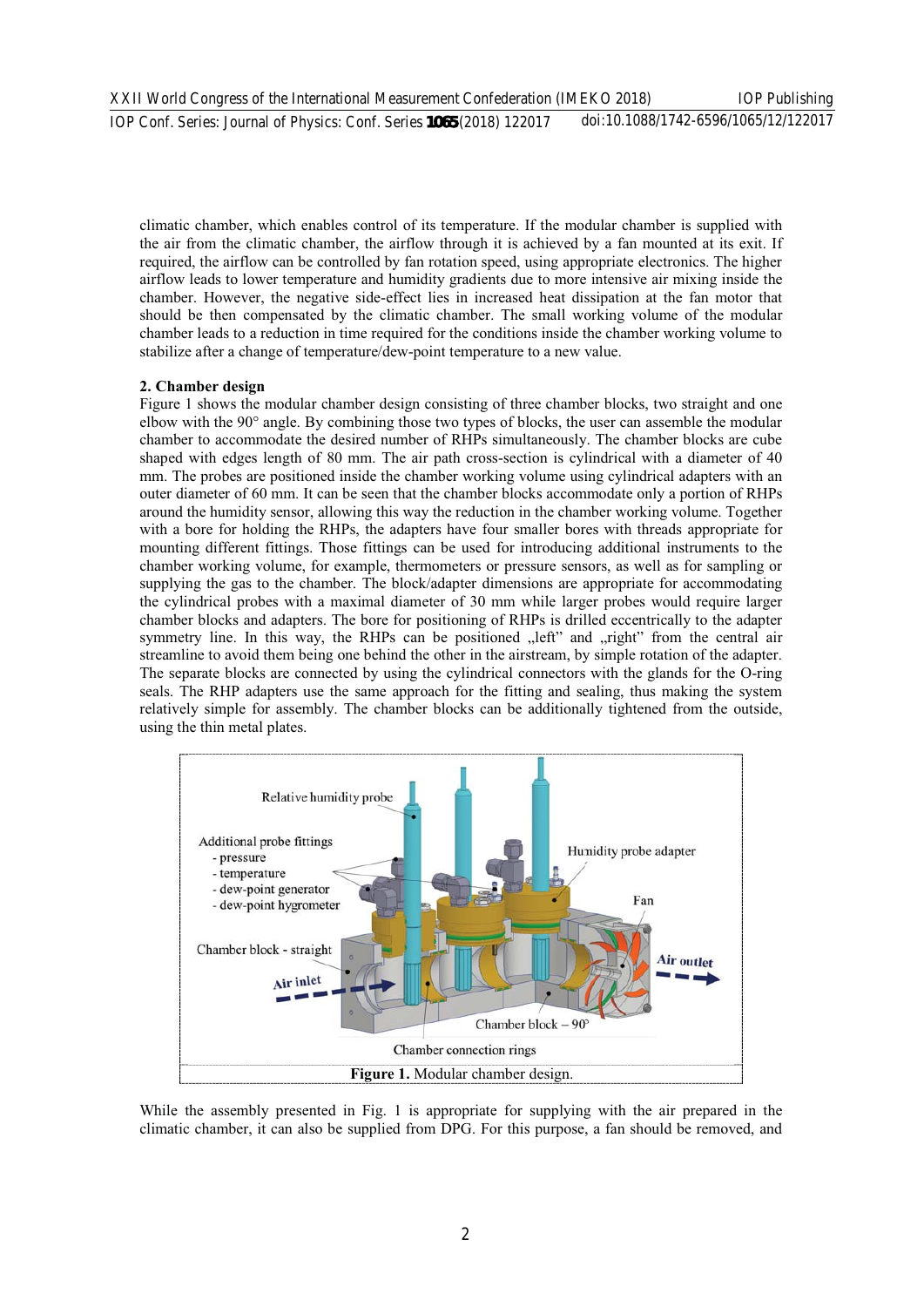custom-made tube fittings connected to the inlet and outlet of the chamber. Those fittings use the same type of sealing as for the blocks' connection. In order to account for concerns related to the selfheating of RHPs, when the chamber assembly is supplied from DPG having a low airflow, it is anticipated by this design to use a miniature chamber with small cross-section area between the probe and the chamber walls, as shown in Fig. 2. In this way the gas flow around the probe is increased significantly, lowering the self-heating effect.



During the development phase, several numerical simulations were performed to assess the influence of building material on temperature gradients inside the modular chamber. Based on the simulation results and experience with RH chambers, the aluminum was selected as optimal chamber material.

#### 3. Preliminary performance investigation

Since the temperature uniformity (or inhomogeneity) corresponds, very often, to the highest uncertainty contribution in relative humidity (RH) calibration, a preliminary study was carried out by investigating its impact when the new chamber was used in combination with the climatic chambers. The new chamber was assembled using three blocks and placed in the working volume of the larger climatic chamber, as shown in Fig. 3.



The surrounding air was feed to the new chamber by a suction fan placed downstream of the measuring channel, i.e., the new chamber working volume. In the absence of a real climatic chamber, this configuration was simulated using a TS2500 RH-generator with humid gas outlet open to generator test chamber. The measurements were performed at nominal temperatures of 1 °C, 35 °C and 70 °C, using a pair of 3-mm diameter Pt100 temperature sensors positioned inside each block and connected to a high-precision readout instruments (MBW T12 and Fluke 1586A). A pair of temperature sensors was placed in the air streamline, at the distance of few millimeters from the upper and the bottom chamber inner walls.